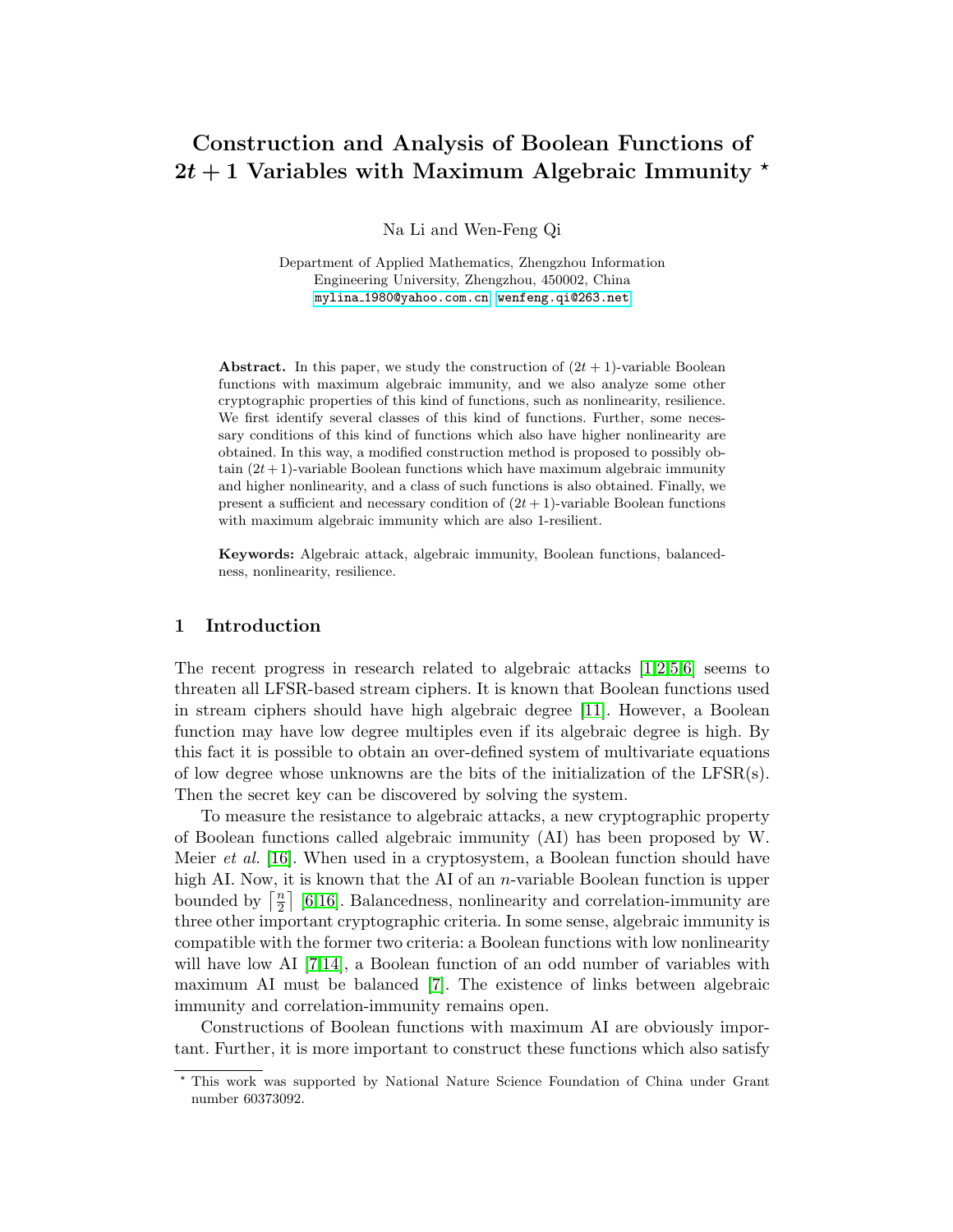some other criteria (such as balancedness, a high nonlinearity, a high correlationimmunity order, . . .). Some classes of symmetric Boolean functions with maximum AI were obtained in [\[3\]](#page-13-4) and [\[9\]](#page-14-4), and it was shown in [\[12\]](#page-14-5) that there is only one such symmetric function (besides its complement) when the number of input variables is odd. A construction keeping in mind the basic theory of algebraic immunity was presented in [\[9\]](#page-14-4), which also provided some functions with maximum AI. In [\[4\]](#page-13-5), Carlet introduced a general method (for any number of variables) and an algorithm (for an even number of variables) for constructing balanced functions with maximum AI. In [\[13\]](#page-14-6), a method was proposed for constructing functions of an odd number of variables with maximum AI, which convert the problem of constructing such a function to the problem of finding an invertible submatrix of a  $2^{n-1} \times 2^{n-1}$  matrix. And it was stated that any such function can be obtained by this method.

In this paper, we study the construction of  $(2t+1)$ -variable Boolean functions with maximum AI, and we also analyze some other cryptographic properties of this kind of functions. From the characteristic of the matrix used in the construction proposed in [\[13\]](#page-14-6), we obtain some necessary or sufficient conditions of  $(2t + 1)$ -variable Boolean functions with maximum AI. Further, by studying the Walsh spectra of this kind of functions, we obtain some necessary conditions of this kind of functions which also have higher nonlinearity and thus we propose a modified construction to obtain such functions. We finally present a sufficient and necessary condition of  $(2t+1)$ -variable Boolean functions with maximum AI which are also 1-resilient.

# 2 Preliminaries

Let  $\mathbb{F}_2^n$  be the set of all *n*-tuples of elements in the finite field  $\mathbb{F}_2$ . To avoid confusion with the usual sum, we denote the sum over  $\mathbb{F}_2$  by  $\oplus$ .

A Boolean function of n variables is a function from  $\mathbb{F}_2^n$  into  $\mathbb{F}_2$ . Any n-variable Boolean function  $f$  can be uniquely expressed by a polynomial in  $\mathbb{F}_2[x_1, \ldots, x_n]/(x_1^2)$  $-x_1, \ldots, x_n^2-x_n$ , which is called its algebraic normal form (ANF). The algebraic degree of f, denoted by  $deg(f)$ , is the degree of this polynomial. Boolean function  $f$  can also be identified by a binary string of length  $2<sup>n</sup>$ , called its truth table, which is defined as

$$
(f(0,0,\ldots,0),f(1,0,\ldots,0),f(0,1,\ldots,0),\ldots,f(1,1,\ldots,1)).
$$

Let

$$
1_f = \{ X \in \mathbb{F}_2^n | f(X) = 1 \}, 0_f = \{ X \in \mathbb{F}_2^n | f(X) = 0 \}.
$$

The set  $1_f$  (resp.  $0_f$ ) is called the on set (resp. off set). The cardinality of  $1_f$ , denoted by  $wt(f)$ , is called the Hamming wight of f. We say that an *n*-variable Boolean function f is balanced if  $wt(f) = 2^{n-1}$ . The Hamming distance between two functions f and g, denoted by  $d(f, g)$ , is the Hamming weight of  $f \oplus g$ . Let  $S = (s_1, s_2, \ldots, s_n) \in \mathbb{F}_2^n$ , the Hamming weight of S, denoted by  $wt(S)$ , is the number of 1's in  $\{s_1, s_2, ..., s_n\}.$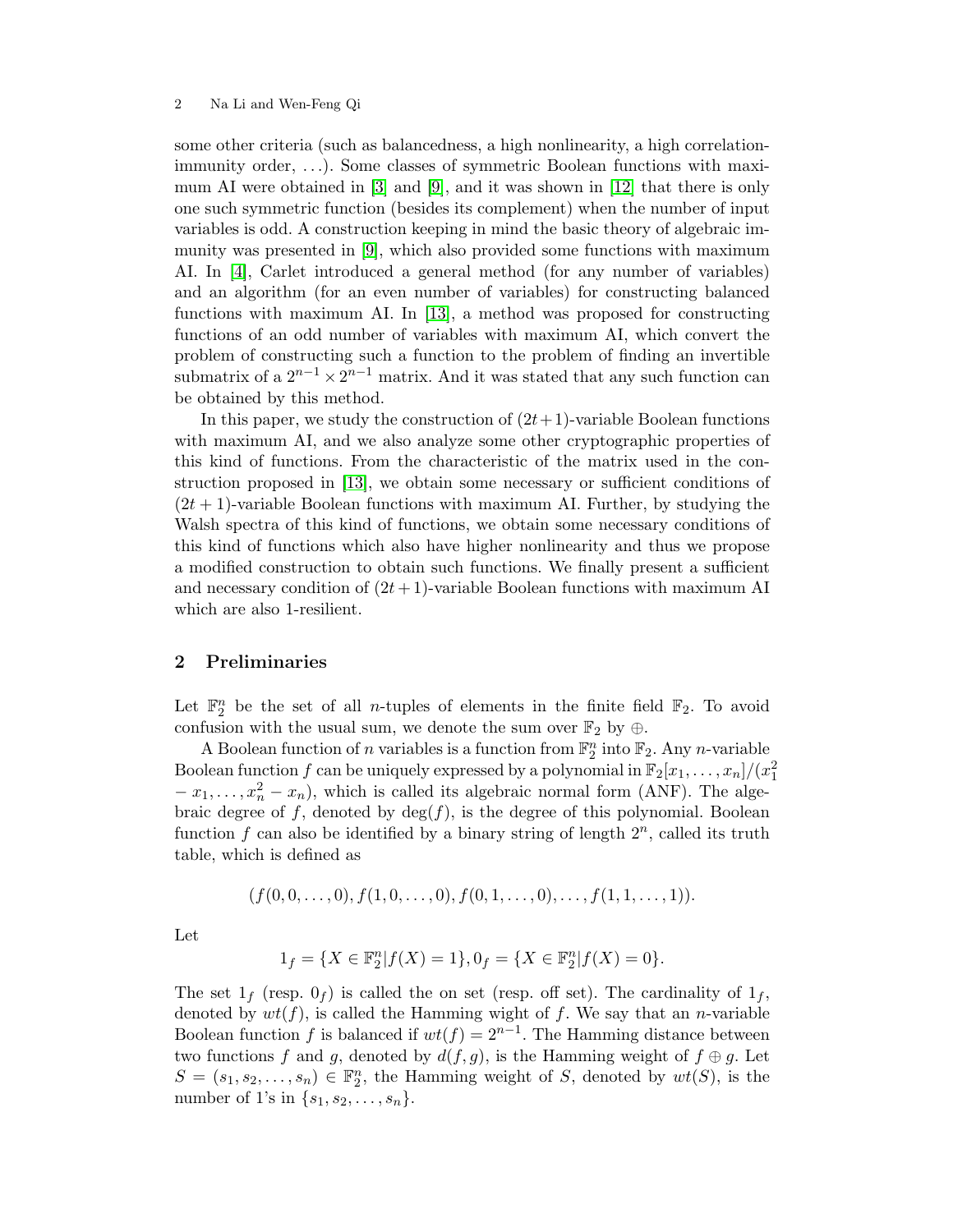Walsh spectra is an important tool for studying Boolean functions. Let  $X =$  $(x_1, \ldots, x_n)$  and  $S = (s_1, \ldots, s_n)$  both belonging to  $\mathbb{F}_2^n$  and their inner product  $X \cdot S = x_1 s_1 \oplus \ldots \oplus x_n s_n$ . Let f be a Boolean function of n variables. Then the Walsh transform of  $f$  is an integer valued function over  $\mathbb{F}_2^n$  which is defined as

$$
W_f(S) = \sum_{X \in \mathbb{F}_2^n} (-1)^{f(X) \oplus X \cdot S}.
$$

Affine functions are those Boolean functions of degree at most 1. The nonlinearity of an *n*-variable Boolean function  $f$  is its Hamming distance from the set of all n-variable affine functions, i.e.,

$$
nl(f) = \min\{d(f,g)|g \text{ is an affine function}\}.
$$

The nonlinearity of f can be described by its Walsh spectra as  $nl(f) = 2^{n-1} \frac{1}{2}$ max<sub>S∈F<sup>n</sup></sub>|W<sub>f</sub>(S)|. Correlation immune functions and resilient functions are two important classes of Boolean functions. A function is mth order correlation immune (resp. m-resilient) if and only if its Walsh spectra satisfies

$$
W_f(S) = 0, \text{ for } 1 \le wt(S) \le m \text{ (resp. } 0 \le wt(S) \le m).
$$

**Definition 1.** [\[16\]](#page-14-1) For a given n-variable Boolean function f, a nonzero nvariable Boolean function g is called an annihilator of f if  $f \cdot g = 0$ , and the algebraic immunity of f, denoted by  $AI(f)$ , is the minimum value of d such that f or  $f \oplus 1$  admits an annihilating function of degree d.

For convenience, two orderings on vectors and monomials are defined as follows.

**Definition 2.** A vector ordering  $\lt_v$  on  $\mathbb{F}_2^n$  is defined as:

let  $(a_1, \ldots, a_n), (b_1, \ldots, b_n) \in \mathbb{F}_2^n$ , then  $(a_1, \ldots, a_n) <_v (b_1, \ldots, b_n)$  if and only if  $\sum_{i=1}^n a_i < \sum_{i=1}^n b_i$ , or  $\sum_{i=1}^n a_i = \sum_{i=1}^n b_i$  and there exists  $1 \leq i < n$  such that  $a_i > b_i, a_j = b_j \text{ for } 1 \leq j < i.$ 

Example 1. If  $n = 3$ , then  $(0, 0, 0) <sub>v</sub> (1, 0, 0) <sub>v</sub> (0, 1, 0) <sub>v</sub> (0, 0, 1) <sub>v</sub> (1, 1, 0) <sub>v</sub>$  $(1, 0, 1) < v(0, 1, 1) < v(1, 1, 1).$ 

**Definition 3.** A monomial ordering  $\lt_m$  on  $\mathbb{F}_2[x_1,\ldots,x_n]/(x_1^2-x_1,\ldots,x_n^2-x_n)$ is defined as:

 $let x_1^{a_1} \ldots x_n^{a_n}, x_1^{b_1} \ldots x_n^{b_n} \in \mathbb{F}_2[x_1, \ldots, x_n]/(x_1^2 - x_1, \ldots, x_n^2 - x_n), then x_1^{a_1} \ldots x_n^{a_n}$  $\langle a_1 x_1^{b_1} ... x_n^{b_n} \rangle$  if and only if  $(a_1, ..., a_n) \langle b_1, ..., b_n \rangle$ .

It is clear that  $<_{\boldsymbol{v}}$  and  $<_{\boldsymbol{m}}$  are both total orderings.

Let A be an  $l \times l$  matrix, and integers  $1 \leq i_1, i_2, \ldots, i_k \leq l, 1 \leq j_1, j_2, \ldots, j_k \leq l$ . Denoted by  $A_{(i_1,\ldots,i_k)}$  the  $k \times l$  matrix with the rth  $(1 \leq r \leq k)$  row vector equal to the *i<sub>r</sub>*th row vector of A, and  $A_{(i_1,...,i_k;j_1,...,j_k)}$  the  $k \times k$  matrix with the rth  $(1 \leq r \leq k)$  column vector equal to the  $j_r$ <sup>th</sup> column vector of  $A_{(i_1,\ldots,i_k)}$ .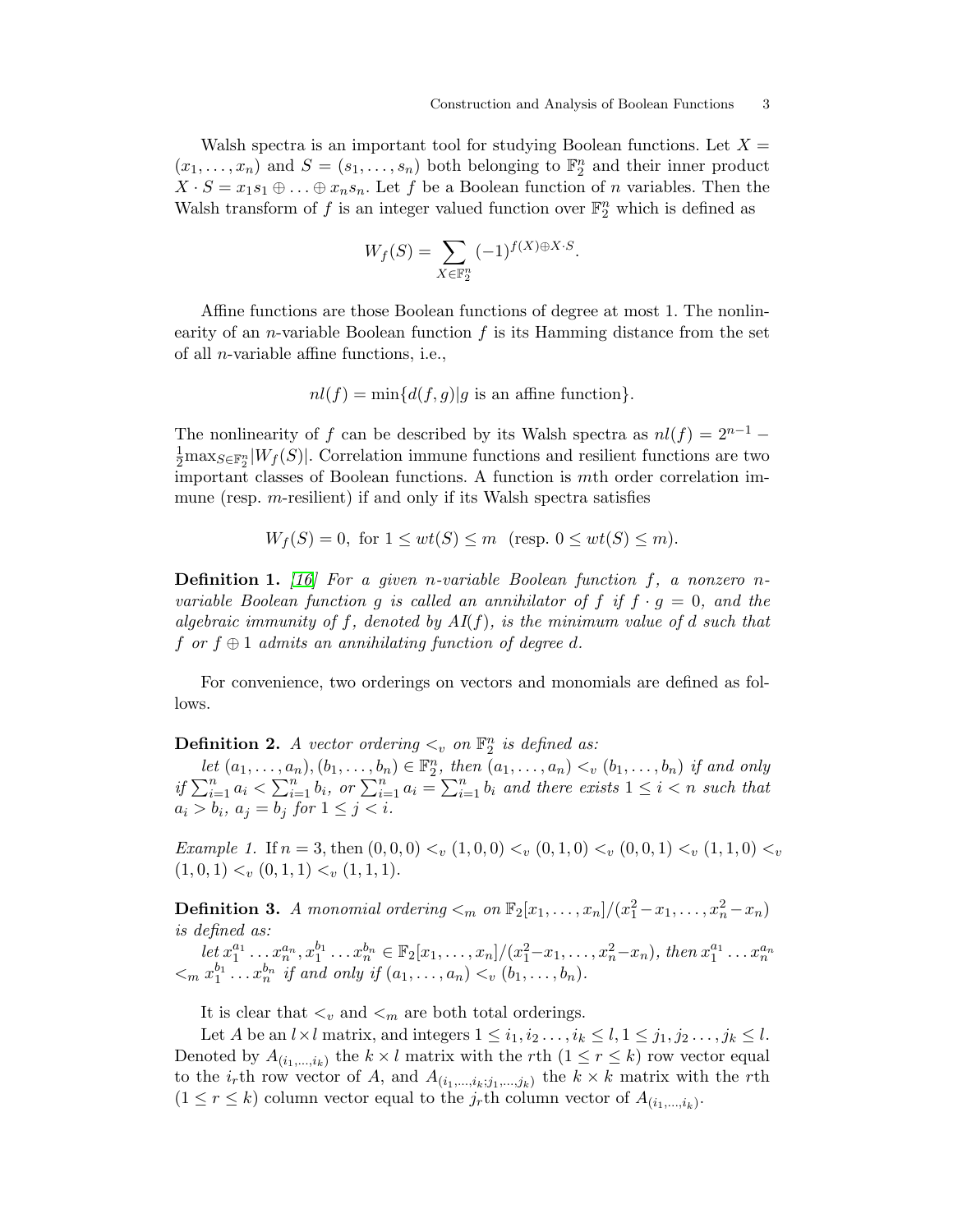### 3 Construction of Boolean functions with maximum AI

In this section, we briefly review the method to construct Boolean functions with maximum AI proposed in [\[13\]](#page-14-6).

Let *n* be a positive integer,  $X = (x_1, \ldots, x_n) \in \mathbb{F}_2^n$ . Let

$$
v(X) = (1, x_1, \dots, x_n, x_1 x_2, \dots, x_{n-1} x_n, \dots, \dots, \dots)
$$
  

$$
x_1 \cdots x_{\lceil \frac{n}{2} \rceil - 1}, \dots, x_{\lfloor \frac{n}{2} \rfloor + 2} \cdots x_n) \in \mathbb{F}_2^{\sum_{i=0}^{\lceil \frac{n}{2} \rceil - 1} {n \choose i}},
$$

where the monomials are ordered according to the ordering  $\lt_m$ . It is clear that  $\sum_{i=0}^{\left\lceil\frac{n}{2}\right\rceil-1} \binom{n}{i}$  $\binom{n}{i} = 2^{n-1}$  when *n* is odd. Let *f* be an *n*-variable Boolean function, let  $V(1_f)$  denote the  $wt(f) \times \sum_{i=0}^{\lceil \frac{n}{2} \rceil - 1} \binom{n}{i}$  $\binom{n}{i}$  matrix with the set of row vectors  ${v(X)|X \in 1_f}$ , and  $V(0_f)$  denote the  $(2^n - wt(f)) \times \sum_{i=0}^{\lceil \frac{n}{2} \rceil - 1} {n \choose i}$  $\binom{n}{i}$  matrix with the set of row vectors  $\{v(X)|X \in 0_f\}.$ 

<span id="page-3-0"></span>**Lemma 1.** [\[3,](#page-13-4)[9\]](#page-14-4) Let odd  $n = 2t + 1$  and f be an n-variable Boolean function which satisfies

$$
f(X) = \begin{cases} a & \text{for } wt(X) \leq t \\ a \oplus 1 & \text{for } wt(X) > t \end{cases}
$$

where  $a \in \mathbb{F}_2$ , then  $AI(f) = t + 1$ .

When  $a = 1$  $a = 1$ , the function described in Lemma 1 is called the majority function, and we denote it by  $F_n$ . It is clear that  $F_n$  is balanced. We arrange the vectors in  $1_{F_n}$  (resp.  $0_{F_n}$ ) according to the order  $\lt_v$ , and denote them by  $X_1, \ldots, X_{2^{n-1}}$ (resp.  $Y_1, \ldots, Y_{2n-1}$ ), i.e.  $X_1 <_{v} \ldots <_{v} X_{2n-1}$  (resp.  $Y_1 <_{v} \ldots <_{v} Y_{2n-1}$ ). Let  $X_j = (x_{j,1},\ldots,x_{j,n})$  (resp.  $Y_i = (y_{i,1},\ldots,y_{i,n})$ ). The *i*th row vector of  $V(1_{F_n})$ (resp.  $V(0_{F_n})$ ) is  $v(X_i)$  (resp.  $v(Y_i)$ ).

The idea of the construction proposed in [\[13\]](#page-14-6) is to obtain a new function by changing the values of the majority function at some vectors. The problem of finding out the appropriate vectors is converted to the problem of finding out a  $k \times k$  invertible submatrix of the  $2^{n-1} \times 2^{n-1}$  invertible matrix  $W =$  $V(0_{F_n})V(1_{F_n})^{-1}.$ 

<span id="page-3-2"></span>**Theorem 1.** [\[13\]](#page-14-6) Let  $n = 2t + 1$ , and  $f$  an n-variable Boolean function. Then,  $AI(f)=t+1$  if and only if there exist integers  $1 \leq i_1 < \ldots < i_k \leq 2^{n-1}, 1 \leq j_1 < k$ ... < j<sub>k</sub> ≤ 2<sup>n-1</sup>, such that  $f = f_{(i_1,...,i_k;j_1,...,j_k)}$  and  $W_{(i_1,...,i_k;j_1,...,j_k)}$  is invertible, where  $f_{(i_1,\ldots,i_k;j_1,\ldots,j_k)}$  is defined as

<span id="page-3-1"></span>
$$
f_{(i_1,\ldots,i_k;j_1,\ldots,j_k)}(X) = \begin{cases} F_n(X) \oplus 1 & \text{if } X \in \{X_{j_1},\ldots,X_{j_k},Y_{i_1},\ldots,Y_{i_k}\} \\ F_n(X) & \text{else} \end{cases} (1)
$$

**Construction 1** [\[13\]](#page-14-6) Let  $n = 2t + 1$ . The following method can generate a Boolean function of n variables with maximum AI.

Step1: Select randomly an integer  $1 \leq k \leq 2^{n-2}$  and k integers  $1 \leq i_1 < \ldots <$  $i_k \leq 2^{n-1}$ .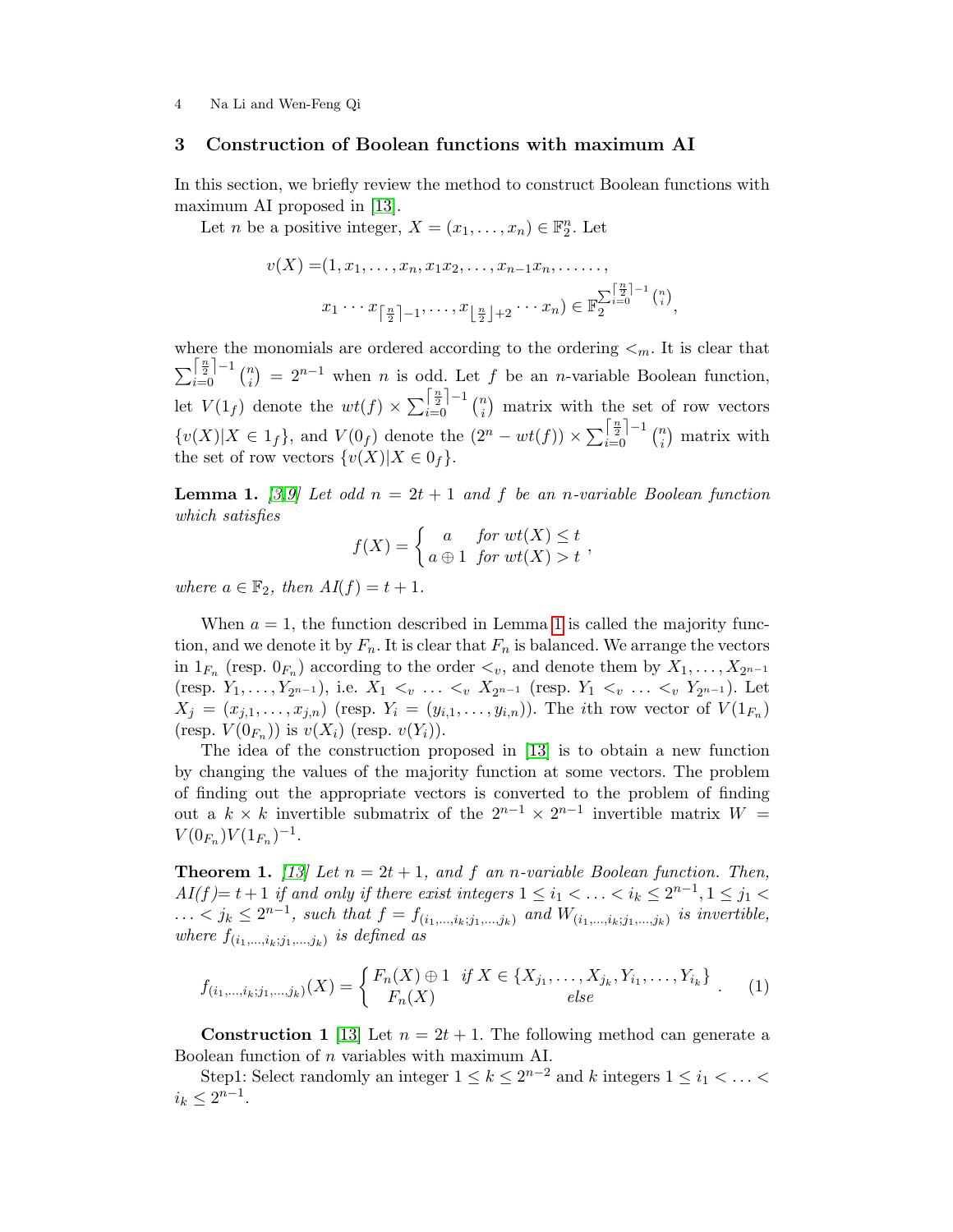Step2: Find out k integers  $1 \leq j_1 < \ldots < j_k \leq 2^{n-1}$ , such that the  $j_1$ th, ...,  $j_k$ th column vectors of  $W_{(i_1,...,i_k)}$  are linearly independent.

Then, the Boolean function  $f_{(i_1,...,i_k;j_1,...,j_k)}$  defined by [\(1\)](#page-3-1) has AI  $t + 1$ .

*Remark 1.* 1) For any fixed  $1 \leq k \leq 2^{n-2}$  and any k integers  $1 \leq i_1 < \ldots <$  $i_k \leq 2^{n-1}$ , there always exist k integers  $1 \leq j_1 < \ldots < j_k \leq 2^{n-1}$  such that  $W_{(i_1,\ldots,i_k;j_1,\ldots,j_k)}$  is invertible.

2) Any Boolean function of  $2t + 1$  variables with maximum AI can be constructed by this method.

For the rest of this paper, we always suppose  $n = 2t + 1$ .

# 4 Properties of W and several classes of  $n$ -variable Boolean functions with maximum AI

In this section, we first show some important properties of the matrix  $W =$  $V(0_{F_n})V(1_{F_n})^{-1}$ , then use these conclusions to obtain some necessary or sufficient conditions of n-variable Boolean function achieving maximum AI.

Let A be a  $2^{n-1} \times 2^{n-1}$  matrix, and divide A into  $(t+1)^2$  submatrixes, denoted by  $A_{i,j}, 1 \le i \le t+1, 1 \le j \le t+1$ , defined as

$$
A_{i,j} = A_{(r_{i-1}+1,r_{i-1}+2\ldots,r_i;s_{j-1}+1,s_{j-1}+2\ldots,s_j)},
$$

where

$$
r_l = \begin{cases} 0 & \text{if } l = 0 \\ \sum_{k=1}^l {n \choose t+k} & \text{if } l > 0 \end{cases}, s_l = \begin{cases} 0 & \text{if } l = 0 \\ \sum_{k=0}^{l-1} {n \choose k} & \text{if } l > 0 \end{cases}.
$$

It is clear that the row (resp. column) vectors of  $W_{i,j}$  correspond to the vectors in  $\mathbb{F}_2^n$  with Hamming weight  $i + t$  (resp.  $j - 1$ ).

<span id="page-4-0"></span>**Proposition 1.** [\[10\]](#page-14-7)  $V(1_{F_n})^{-1} = V(1_{F_n})$ .

<span id="page-4-2"></span>**Proposition 2.** Let  $W = V(0_{F_n}) V(1_{F_n})^{-1}$ , then

$$
W_{i,j} = \begin{cases} \n\mathbf{0} & \text{if } \bigoplus_{r=0}^{t-j+1} {t+i-j+1 \choose r} = 0 \\ V(0_{F_n})_{i,j} & \text{else} \n\end{cases}, \text{for } 1 \le i, j \le t+1,
$$

where **0** denotes the matrix with all entries 0.

*Proof.* By Proposition [1,](#page-4-0)  $W = V(0_{F_n})V(1_{F_n})^{-1} = V(0_{F_n})V(1_{F_n})$ . Let  $Y =$  $(y_1, \ldots, y_n) \in 0_{F_n}$  and  $wt(Y) = i > t$ ,  $x_{r_1} \cdots x_{r_j}$  be a monomial of degree  $j(0 \leq j \leq t)$ . Denote the transpose of the column vector of  $V(1_{F_n})$  corresponding to  $x_{r_1}\cdots x_{r_j}$  by  $u(x_{r_1}\cdots x_{r_j})$ . That is,  $u(x_{r_1}\cdots x_{r_j})$  is the evaluation of  $x_{r_1}\cdots x_{r_j}$ at the vectors belonging to  $1_{F_n}$ . We can represent  $u(x_{r_1} \cdots x_{r_j})$  as

<span id="page-4-1"></span>
$$
(g(1), g(x_1), \ldots, g(x_n), g(x_1x_2), g(x_1x_3), \ldots, g(x_{n-1}x_n), \ldots, g(x_1 \cdots x_t), \ldots, g(x_{t+2} \cdots x_n)),
$$
\n
$$
(2)
$$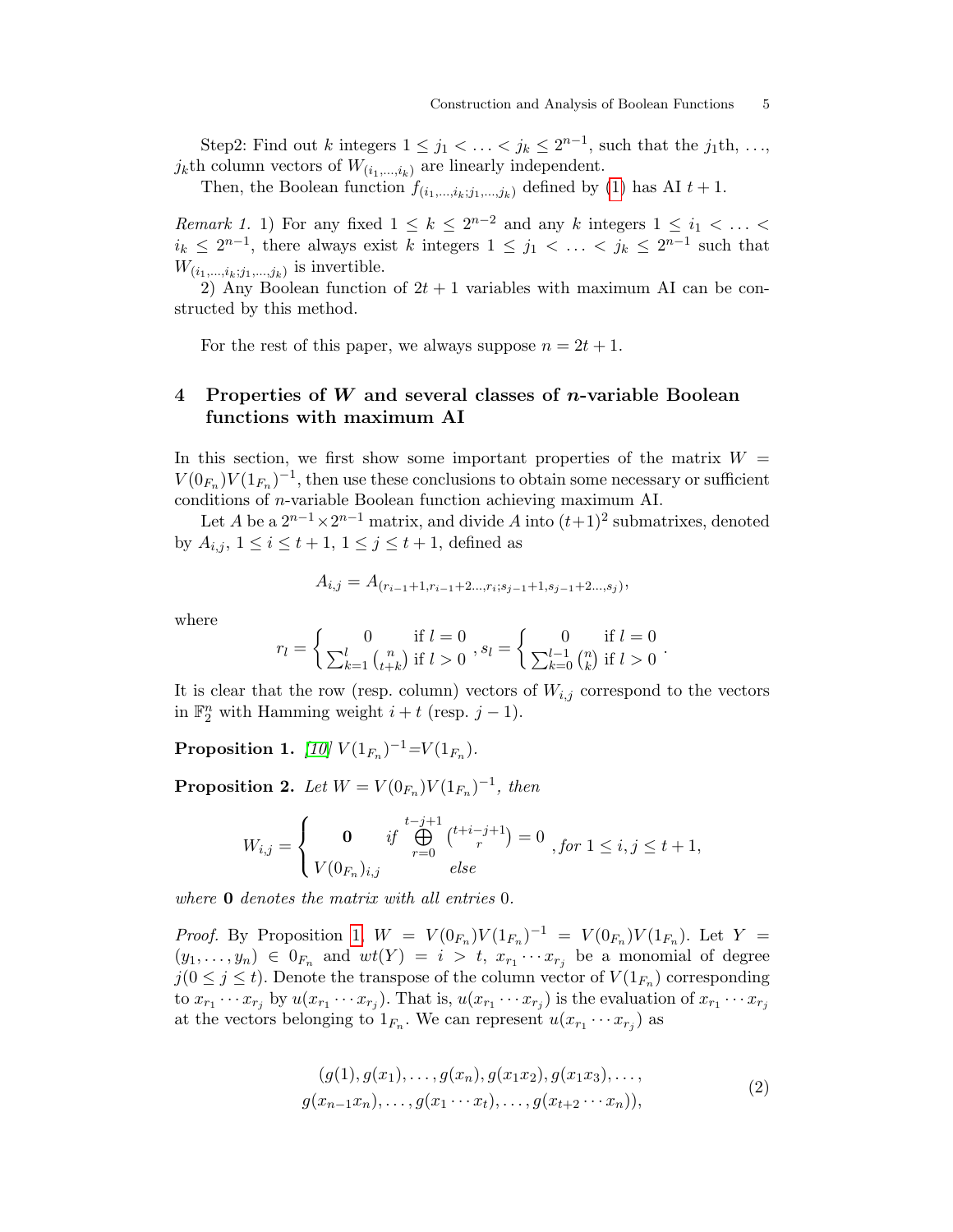where  $g$  is a function on the monomials of degree at most  $t$ , which satisfies

<span id="page-5-0"></span>
$$
g(x_1^{a_1} \cdots x_n^{a_n}) = \begin{cases} 1 \text{ if } x_{r_1} \cdots x_{r_j} | x_1^{a_1} \cdots x_n^{a_n} \\ 0 \qquad \text{else} \end{cases} (3)
$$

On the other hand, we can also represent  $v(Y)$  as

$$
(h(1), h(x_1), \ldots, h(x_n), h(x_1x_2), h(x_1x_3), \ldots, h(x_{n-1}x_n), \ldots, h(x_1 \cdots x_t), \ldots, h(x_{t+2} \cdots x_n)),
$$
\n
$$
(4)
$$

<span id="page-5-1"></span>where  $h$  is a function on the monomials of degree at most  $t$ , which satisfies

<span id="page-5-2"></span>
$$
h(x_1^{a_1} \cdots x_n^{a_n}) = \begin{cases} 1 \text{ if } x_1^{a_1} \cdots x_n^{a_n} | x_1^{y_1} \cdots x_n^{y_n} \\ 0 \qquad \text{else} \end{cases} . \tag{5}
$$

Denote the inner product of  $v(Y)$  and  $u(x_{r_1} \cdots x_{r_j})$  by c.

If  $y_{r_1}, \ldots, y_{r_j}$  are not all 1, by [\(2\)](#page-4-1), [\(3\)](#page-5-0), [\(4\)](#page-5-1) and [\(5\)](#page-5-2), we have  $c = 0 =$  $h(x_{r_1}\cdots x_{r_j})$ . If  $y_{r_1},\ldots,y_{r_j}$  are all 1, we have  $h(x_{r_1}\cdots x_{r_j})=1$  and

$$
c=\bigoplus_{\substack{x_{r_1}\cdots x_{r_j}|x_1^{a_1}\cdots x_n^{a_n}\\x_1^{a_1}\cdots x_n^{a_n}|x_1^{y_1}\cdots x_n^{y_n}\\wt(a_1,\ldots,a_n)\leq t}}1=\bigoplus_{r=0}^{t-j} \binom{i-j}{r}.
$$

It is clear that the row (resp. column) vectors of  $W_{i,j}$  correspond to the vectors in  $\mathbb{F}_2^n$  with Hamming weight  $i + t$  (resp. j - 1). Therefore, we complete the proof.

<span id="page-5-3"></span>Corollary 1. 1) For any  $2 \le i \le t + 1$ ,  $W_{i,t+2-i} = 0$ . 2) For any  $1 \le j \le t+1$ ,  $W_{1,j} = V(0_{F_n})_{1,j}$ . 3) For any  $1 \leq i \leq t+1$ ,  $W_{i,t+1} = V(0_{F_n})_{i,t+1}$ .

*Proof.* 1) If  $2 \leq i \leq t+1$  and  $j = t+2-i$ , then

$$
\bigoplus_{r=0}^{t-j+1} {t+i-j+1 \choose r} = \bigoplus_{r=0}^{i-1} {2i-1 \choose r} = 2^{2i-2} \mod 2 = 0.
$$

2) If  $i = 1$ , then

$$
\bigoplus_{r=0}^{t-j+1} {t+i-j+1 \choose r} = \bigoplus_{r=0}^{t-j+1} {t-j+2 \choose r} = 2^{t-j+2} - 1 \bmod 2 = 1.
$$

3) If  $j = t + 1$ , then

$$
\bigoplus_{r=0}^{t-j+1} \binom{t+i-j+1}{r} = 1.
$$

We can obtain some necessary conditions of  $n$ -variable Boolean functions with maximum AI.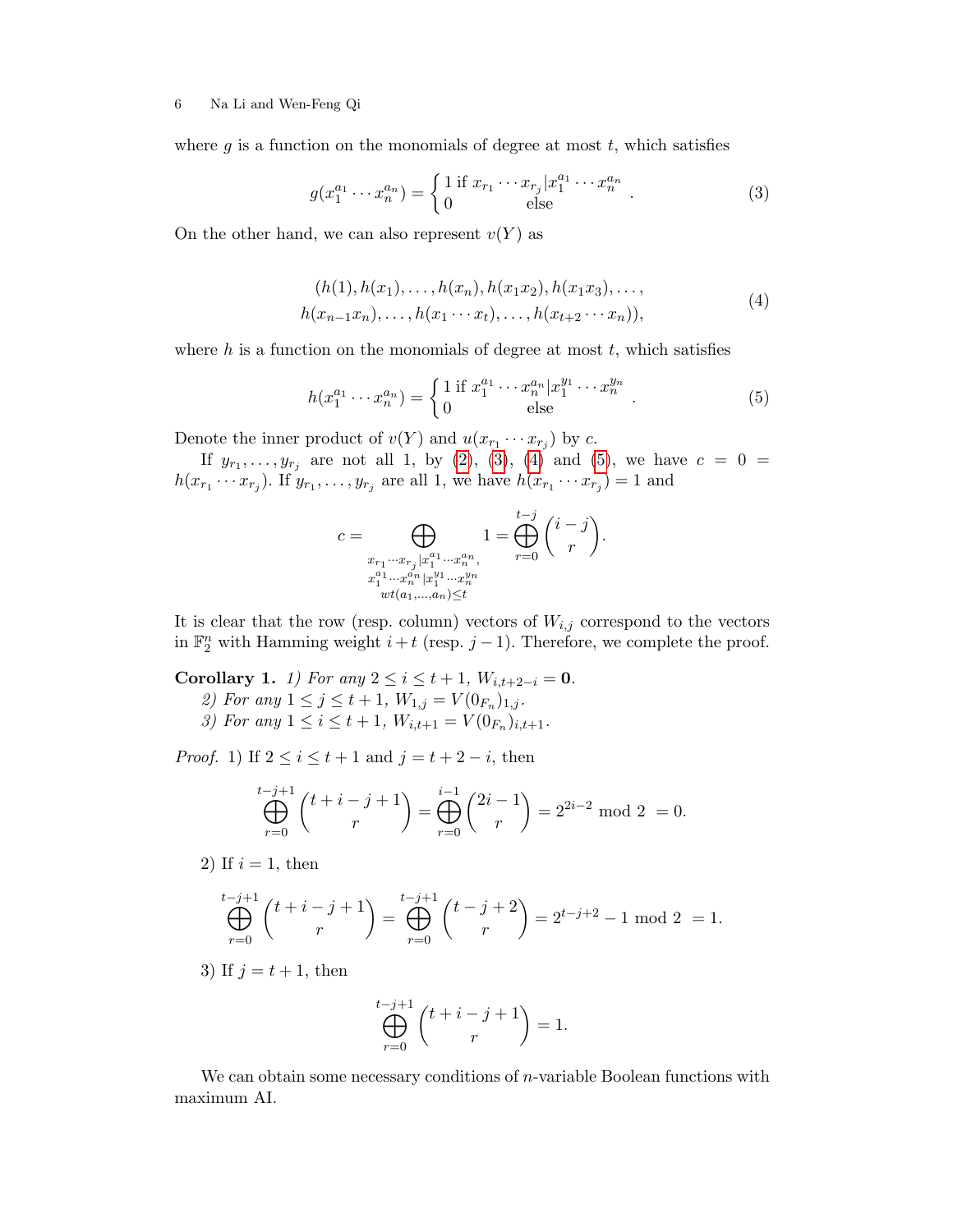Theorem 2. Let  $1 \le k \le 2^{n-1}$ ,  $1 \le i_1 < \ldots < i_k \le 2^{n-1}$ ,  $1 \le j_1 < \ldots < j_k \le$  $2^{n-1}$ . If there exist  $0 \leq j \leq t$ ,  $t + 1 \leq i \leq n$  such that t L−j  $r=0$  $\binom{i-j}{n}$  $r^{-j}$ ) = 0, and

$$
#{X \in {X_{j_1},...,X_{j_k}}|wt(X) = j} + #{Y \in {Y_{i_1},...,Y_{i_k}}|wt(Y) = i} > k,
$$

then,  $AI(f_{(i_1,...,i_k;j_1,...,j_k)}) < t+1$ .

*Proof.* By Theorem [1,](#page-3-2) it is sufficient to show that  $W_{(i_1,...,i_k;j_1,...,j_k)}$  is not in-vertible. By Proposition [2](#page-4-2) and the first condition, we have that  $W_{i-t,j+1} = 0$ . Then the second condition implies that  $W_{(i_1,...,i_k;j_1,...,j_k)}$  has a submatrix with the number of rows and columns greater than  $k$  whose entries are all 0. Therefore,  $W_{(i_1,\ldots,i_k;j_1,\ldots,j_k)}$  is not invertible.

Corollary 2. Let  $1 \le k \le 2^{n-1}$ ,  $1 \le i_1 < \ldots < i_k \le 2^{n-1}$ ,  $1 \le j_1 < \ldots < j_k \le$  $2^{n-1}$ . If there exists  $0 \le r \le t-1$  such that

$$
\# \{ X \in \{ X_{j_1}, \dots, X_{j_k} \} | wt(X) = r \} + \# \{ Y \in \{ Y_{i_1}, \dots, Y_{i_k} \} | wt(Y) = n - r \} > k,
$$
\n
$$
then, AI(f_{(i_1, \dots, i_k; j_1, \dots, j_k)}) < t + 1.
$$

In the following of this section, several classes of  $n$ -variable Boolean functions with maximum AI are provided.

Theorem 3. Let  $1 \leq k \leq 2^{n-1}$ ,  $1 \leq i_1 < \ldots < i_k \leq 2^{n-1}$ ,  $1 \leq j_1 < \ldots < j_k \leq$  $2^{n-1}$ . If the following conditions are both satisfied, then  $AI(f_{(i_1,...,i_k;j_1,...,j_k)}) =$  $t+1$ .

1) There exist  $1 \leq a_1 < \ldots < a_s \leq n$ , such that  $x_{i_r,a_1} = \ldots = x_{i_r,a_s} = 0$  for  $1 \leq r \leq k$ .

2) For any  $X_{j_r}$   $(1 \leq r \leq k)$ , there exists correspondingly  $Y_{i_{r'}} \in \{Y_{i_1}, \ldots, Y_{i_k}\},$ such that  $y_{i_r',a} = x_{j_r,a}$  for  $a \notin \{a_1, \ldots, a_s\}$ , and

$$
\bigoplus_{l=0}^{t-wt(X_{j_r})}\begin{pmatrix}wt(Y_{i_{r'}})-wt(X_{j_r})\\l\end{pmatrix}=1.
$$

*Proof.* If  $X_{j_1}, \ldots, X_{j_k}$  and  $Y_{i_1}, \ldots, Y_{i_k}$  satisfy the two conditions, then by Propo-sition [2,](#page-4-2)  $W_{(i_1',...,i_k';j_1,...,j_k)}$  is in the form of lower triangular with all entries on the diagonal equal to 1. Therefore  $W_{(i_1',...,i_k';j_1,...,j_k)}$  is invertible, which implies that  $W_{(i_1,\ldots,i_k;j_1,\ldots,j_k)}$  is invertible, and the result holds by Theorem [1.](#page-3-2)

Example 2. Let  $n = 7, L_1 = \{(1, 0, 0, 0, 0, 0, 0), (0, 1, 1, 0, 0, 0, 0), (0, 0, 1, 1, 0, 0, 0),\}$  $(1, 1, 1, 0, 0, 0, 0, 0) \subseteq 1_{F_n}, L_2 = \{(1, 0, 0, 0, 1, 1, 1), (0, 1, 1, 0, 1, 1, 0), (0, 0, 1, 1, 0, 1, 1),$  $(1, 1, 1, 0, 1, 1, 1, 1) \subseteq 0_{F_n}$ . Then the function

$$
f(X) = \begin{cases} F_n(X) \oplus 1 & \text{if } X \in L_1 \cup L_2 \\ F_n(X) & \text{else} \end{cases}
$$

has AI 4.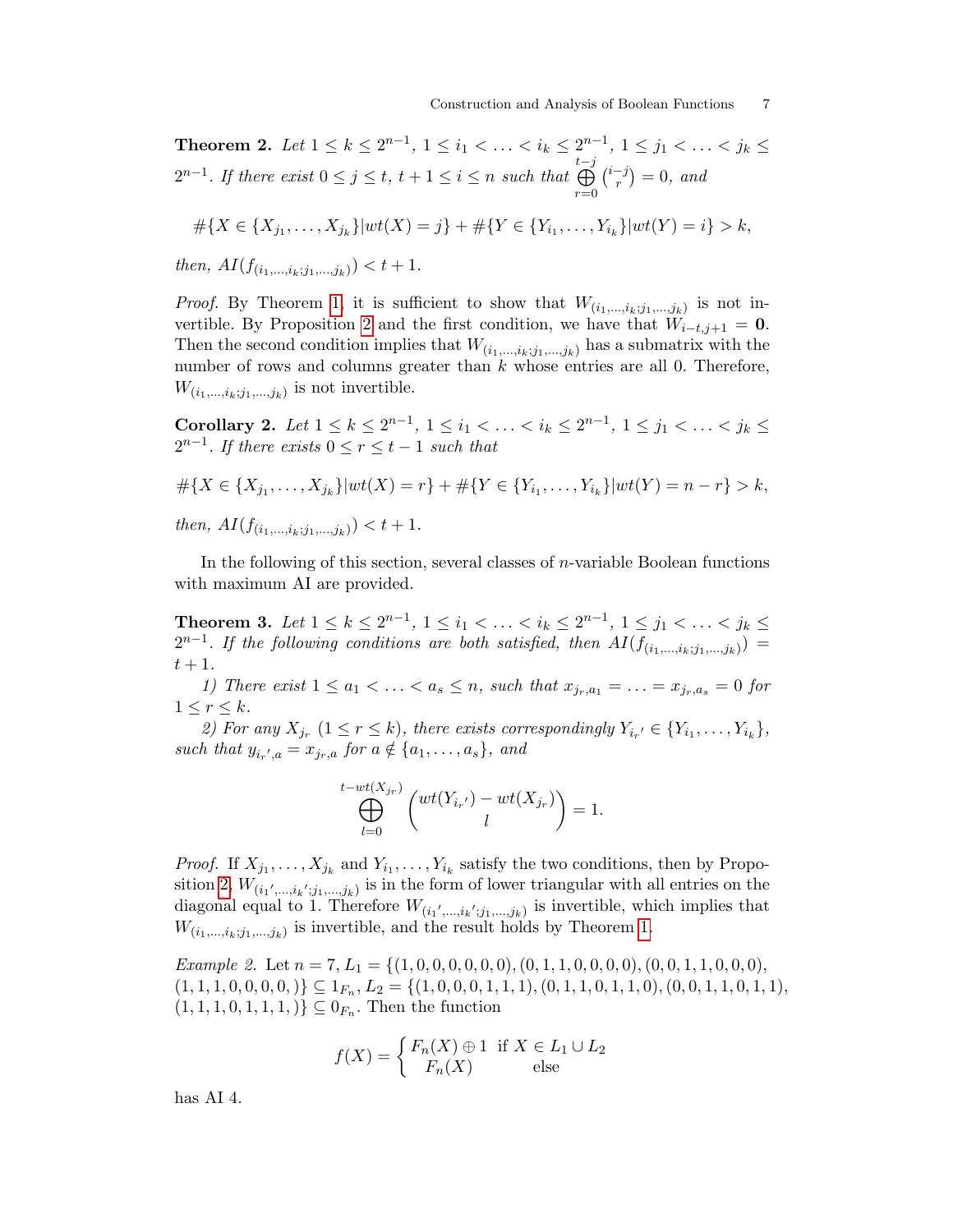Theorem 4. Let  $1 \leq 2k \leq 2^{n-1}$ ,  $1 \leq i_1 < \ldots < i_{2k} \leq 2^{n-1}$ ,  $1 \leq j_1 < \ldots <$  $j_{2k} \leq 2^{n-1}$ .  $wt(X_{j_r}) = w_1$ ,  $wt(Y_{i_r}) = w'_1$  for  $1 \leq r \leq k$ , and  $wt(X_{j_r}) = w_2$ ,  $wt(Y_{i_r}) = w'_2$  for  $k + 1 \leq r \leq 2k$ . If one of the following two conditions is satisfied, then  $AI(f_{(i_1,...,i_{2k};j_1,...,j_{2k})}) = t + 1.$ 

1) 
$$
\bigoplus_{r=0}^{t-w_1} \left( \begin{matrix} w_2'-w_1 \\ r \end{matrix} \right)
$$
 and  $\bigoplus_{r=0}^{t-w_2} \left( \begin{matrix} w_1'-w_2 \\ r \end{matrix} \right)$  are not both 1, and  
\n
$$
AI(f_{(i_1,...,i_k;j_1,...,j_k)}) = AI(f_{(i_{k+1},...,i_{2k};j_{k+1},...,j_{2k})}) = t+1.
$$
\n2)  $\bigoplus_{r=0}^{t-w_1} \left( \begin{matrix} w_1'-w_1 \\ r \end{matrix} \right)$  and  $\bigoplus_{r=0}^{t-w_2} \left( \begin{matrix} w_2'-w_2 \\ r \end{matrix} \right)$  are not both 1, and  
\n
$$
AI(f_{(i_1,...,i_k;j_{k+1},...,j_{2k})}) = AI(f_{(i_{k+1},...,i_{2k};j_1,...,j_k)}) = t+1.
$$

*Proof.* Let M denote the  $2k \times 2k$  matrix  $W_{(i_1,\ldots,i_{2k};j_1,\ldots,j_{2k})}$ . The first condition implies that  $M_{(1,...,k;1,...,k)}$  and  $M_{(k+1,...,2k;k+1,...,2k)}$  are both invertible, and at least one of  $M_{(1,\ldots,k;k+1,\ldots,2k)}$  and  $M_{(k+1,\ldots,2k;1,\ldots,k)}$  is 0. Then, M is invertible, and the result holds by Theorem [1.](#page-3-2)

If the second condition is satisfied, the result can be proved in the same way.

Example 3. Let  $n = 7$ ,  $L_1 = \{(0, 0, 0, 0, 1, 1, 0), (0, 0, 0, 0, 1, 0, 1), (0, 0, 0, 0, 0, 1, 1)\}$ (1, 1, 0, 0, 1, 0, 0),(1, 1, 0, 0, 0, 1, 0),(1, 1, 0, 0, 0, 0, 1)}, L2={(1, 1, 0, 0, 1, 1, 0),(1, 1,  $0, 0, 1, 0, 1), (1, 1, 0, 0, 0, 1, 1), (1, 1, 1, 1, 1, 0, 0), (1, 1, 1, 1, 0, 1, 0), (1, 1, 1, 1, 0, 0, 1)\}.$ Then the function

$$
f(X) = \begin{cases} F_n(X) \oplus 1 & \text{if } X \in L_1 \cup L_2 \\ F_n(X) & \text{else} \end{cases}
$$

has AI 4.

**Theorem 5.** Let  $1 \leq k \leq n$ ,  $Y_{i_1}, \ldots, Y_{i_k}$  belong to  $0_{F_n}$  and their Hamming weight are  $w_1, \ldots, w_k$ , respectively. If

1) t L−1  $r=0$  $\binom{w_i-1}{r} = 1$  for  $1 \leq i \leq k$ , and 2) there exist  $1 \leq j_1 < \ldots < j_k \leq n$ , such that the  $j_1$ th, ...,  $j_k$ th column of the matrix  $\sqrt{ }$  $\mathcal{L}$  $Y_{i_1}$ . . .  $Y_{i_k}$  $\setminus$  are linearly independent, then,  $AI(f_{(i_1,...,i_k;j_1+1,...,j_k+1)}) = t+1.$ 

*Proof.* By Proposition [2,](#page-4-2)  $W_{(i_1,\ldots,i_k;i_1+1,\ldots,j_k+1)}$  is invertible if the two conditions are both satisfied, then , and the result holds by Theorem [1.](#page-3-2)

<span id="page-7-0"></span>Example 4. Let  $n = 7$ ,  $L_1 = \{(1, 0, 0, 0, 0, 0, 0), (0, 1, 0, 0, 0, 0), (0, 0, 1, 0, 0, 0, 0)\},\$  $L_2=\{(1, 0, 1, 0, 1, 1, 1), (0, 1, 1, 0, 1, 0, 1), (1, 1, 1, 1, 0, 1, 0)\}.$  Then the function

$$
f(X) = \begin{cases} F_n(X) \oplus 1 & \text{if } X \in L_1 \cup L_2 \\ F_n(X) & \text{else} \end{cases}
$$

has AI 4.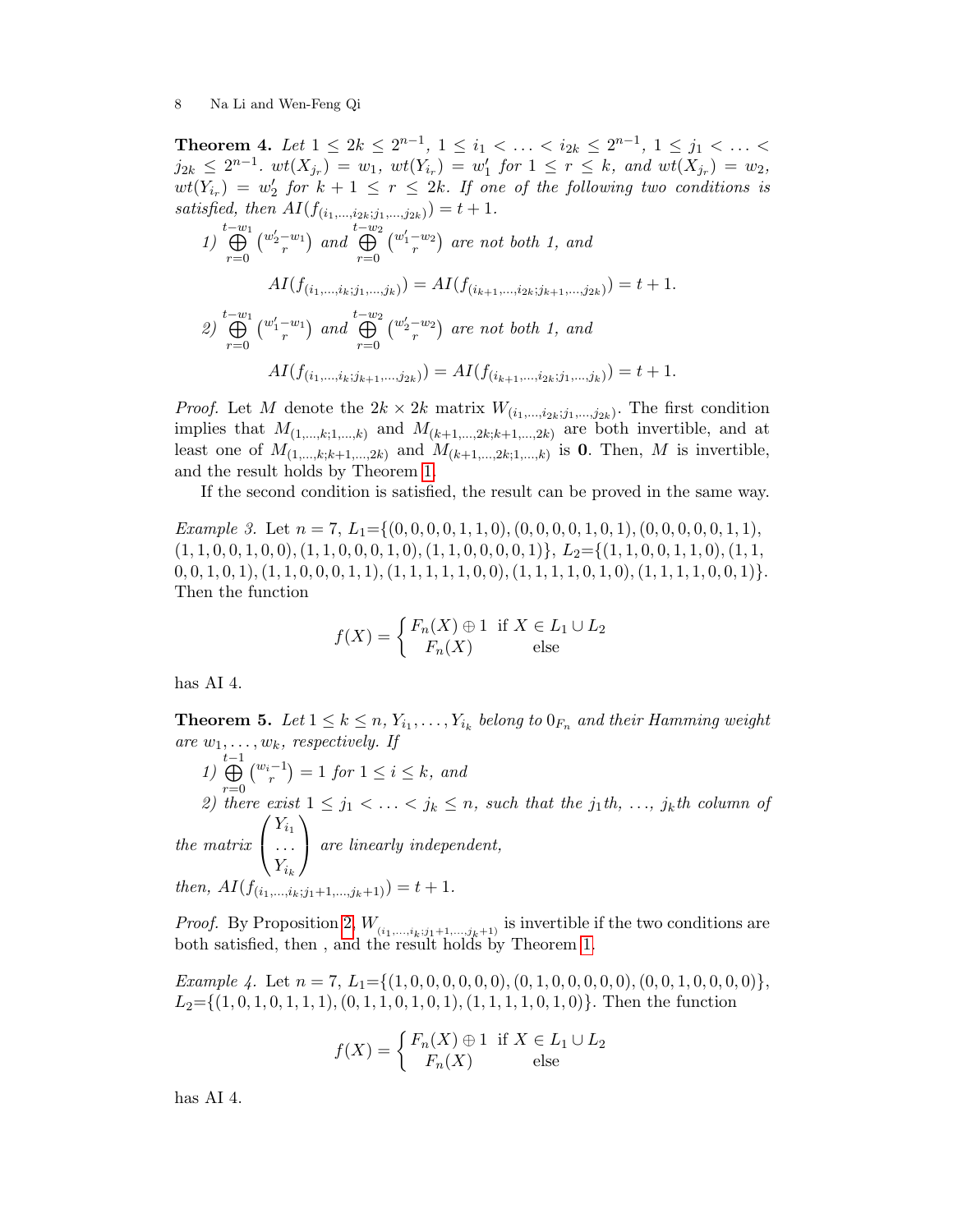# 5 Nonlinearity and resilience of Boolean functions with maximum AI

At first, we give the Walsh spectra of majority functions. Note that although the first item and the case of  $wt(S) = 1$  in the second item in the following lemma have been given in [\[9\]](#page-14-4), we still give the proof for completeness.

<span id="page-8-1"></span>Lemma 2. Let  $S \in \mathbb{F}_2^n$ .

1) If  $wt(S)$  is even, then  $W_{F_n}(S) = 0$ . 2) If  $wt(S)$  is odd, then

$$
W_{F_n}(S) = (-1)^{(wt(S)+1)/2} 2 {n-1 \choose t} \prod_{i=1}^{(wt(S)-1)/2} \frac{2i-1}{n-2i}.
$$

*Proof.* Since  $\sum$  $wt(X)=i$  $(-1)^{S \cdot X} = K_i(wt(S), n)$ , we have

<span id="page-8-0"></span>
$$
W_{F_n}(S) = \sum_{i=t+1}^n K_i(wt(S), n) - \sum_{i=0}^t K_i(wt(S), n),
$$
\n(6)

where  $K_i(k, n)$  is the so-called Krawtchouk polynomial [15, Page 151, Part I] defined by

$$
K_i(k,n) = \sum_{j=0}^i (-1)^j {k \choose j} {n-k \choose i-j}, i = 0,1,\ldots,n.
$$

Krawtchouk polynomials also have properties [15, Page 153, Part I] as follows. P1.  $K_i(k, n) = (-1)^k K_{n-i}(k, n).$ 

P2.  $\sum_{i=0}^{e} K_i(k, n) = K_e(k - 1, n - 1).$ 

P3.  $(n - k)K_i(k + 1, n) = (n - 2i)K_i(k, n) - kK_i(k - 1, n)$  for nonnegative integers  $i$  and  $k$ .

If  $wt(S)$  is even, then by [\(6\)](#page-8-0) and P1, we have  $W_{F_n}(S) = 0$ . If  $wt(S)$  is odd, then by [\(6\)](#page-8-0), P1 and P2, we have

$$
W_{F_n}(S) = -2\sum_{i=0}^t K_i(wt(S), n) = -2K_t(wt(S) - 1, n - 1).
$$

By the definition of Krawtchouk polynomials, we have  $K_t(k, n-1) = 0$  if k is odd. Thus by P3, we have

<span id="page-8-2"></span>
$$
W_{F_n}(S) = (-1)^{(wt(S)-1)/2+1} 2K_t(0, n-1) \prod_{i=1}^{(wt(S)-1)/2} \frac{2i-1}{n-2i}
$$
  
=  $(-1)^{(wt(S)+1)/2} 2\binom{n-1}{t} \prod_{i=1}^{(wt(S)-1)/2} \frac{2i-1}{n-2i}.$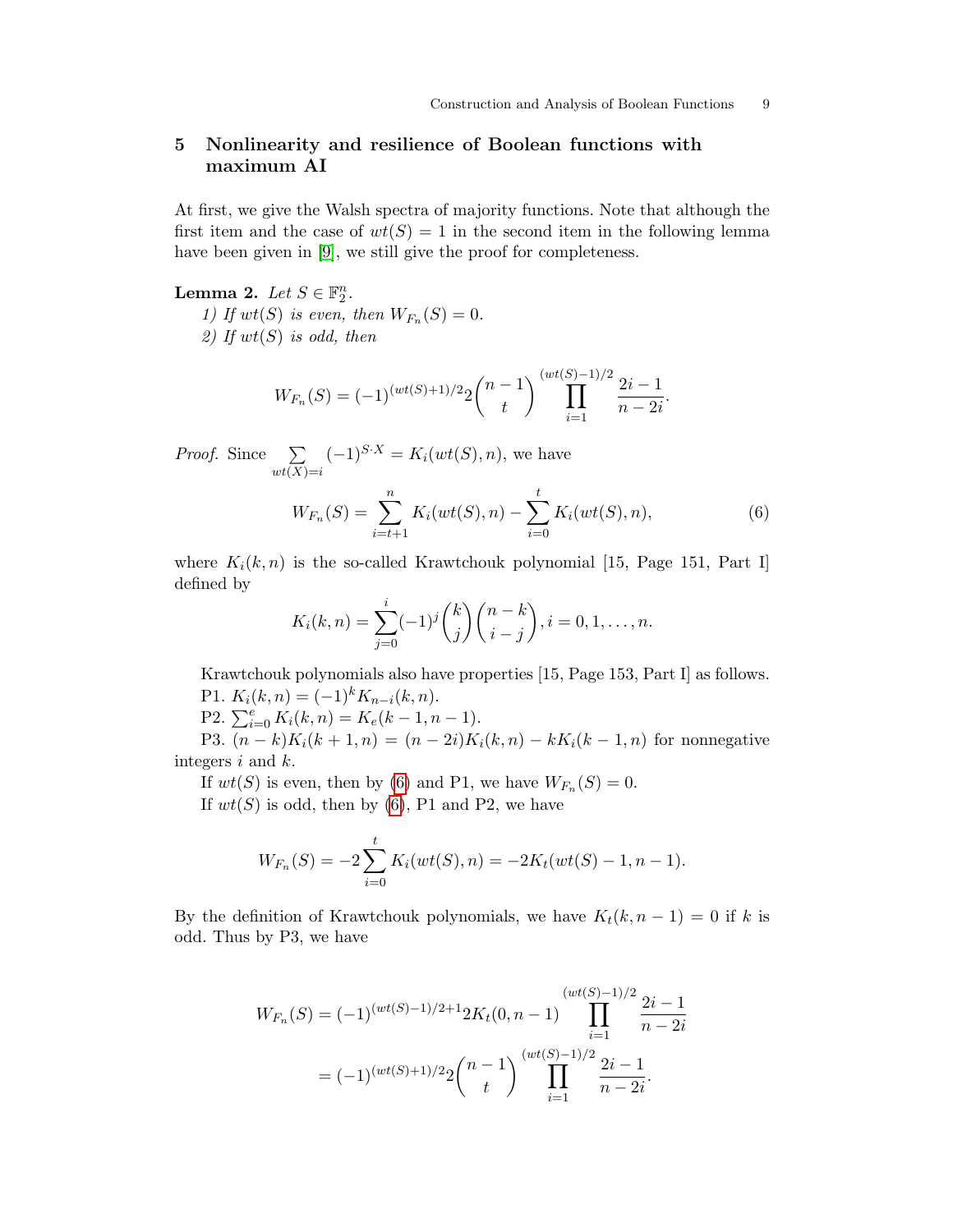# Lemma 3. Let  $S, T \in \mathbb{F}_2^n$ .

1) If  $wt(S) + wt(T) = n + 1$ , then  $W_{F_n}(S) = (-1)^t W_{F_n}(T)$ . 2) If both  $wt(S)$  and  $wt(T)$  are odd, and  $0 < wt(S) < wt(T) \le t + 1$ , then  $|W_{F_n}(S)| > |W_{F_n}(T)|.$ 

Proof. 1) Since Krawtchouk polynomials have the following property,

$$
K_i(k, n) = (-1)^i K_i(n - k, n),
$$

we have that

$$
W_{F_n}(S) = -2K_t(wt(S) - 1, n - 1)
$$
  
= -2(-1)<sup>t</sup>K<sub>t</sub>(n - 1 - (wt(S) - 1), n - 1)  
= -2(-1)<sup>t</sup>K<sub>t</sub>(wt(T) - 1, n - 1) = (-1)<sup>t</sup>W<sub>F\_n</sub>(T).

2) It is obvious from the second item of Lemma [2.](#page-8-1)

<span id="page-9-1"></span>Remark 2. By Lemma [3,](#page-8-2) we have

$$
\max_{T \in \mathbb{F}_2^n} |W_{F_n}(T)| = |W_{F_n}(S_1)| = |W_{F_n}(S_n)| = 2\binom{n-1}{t},
$$

where  $wt(S_1) = 1$ ,  $wt(S_n) = n$ . Therefore,  $nl(F_n) = 2^{n-1} - {n-1 \choose t}$  $\binom{-1}{t}$  [\[9\]](#page-14-4). And

$$
\max_{T \in \mathbb{F}_2^n, wt(T) \neq 1, n} |W_{F_n}(T)| = |W_{F_n}(S_3)| = |W_{F_n}(S_{n-2})| = \frac{2}{n-2} \binom{n-1}{t},
$$

where  $wt(S_3) = 3$ ,  $wt(S_{n-2}) = n-2$ . We note that the difference between the maximal and the secondarily maximal absolute value of Walsh spectra is quite great, which is

$$
2\frac{n-3}{n-2}\binom{n-1}{t}.
$$

Algebraic immunity has the following relationship with nonlinearity.

<span id="page-9-0"></span>**Lemma 4.** [\[14\]](#page-14-3) Let f be an n-variable Boolean function,  $AI(f) = k$ , then

$$
nl(f) \ge 2^{n-1} - \sum_{i=k-1}^{n-k} \binom{n-1}{i},
$$

and this bound is tight.

<span id="page-9-3"></span>*Remark 3.* Lemma [4](#page-9-0) together with Remark [2](#page-9-1) implies that  $F_n$  has the worst nonlinearity among all n-variable Boolean functions with maximum AI.

<span id="page-9-2"></span>**Theorem 6.** The Walsh spectra of  $f = f_{(i_1,...,i_k;j_1,...,j_k)}$  is given by

$$
W_f(S) = W_{F_n}(S) - 4(\sum_{r=1}^k S \cdot X_{j_r} - \sum_{r=1}^k S \cdot Y_{i_r}).
$$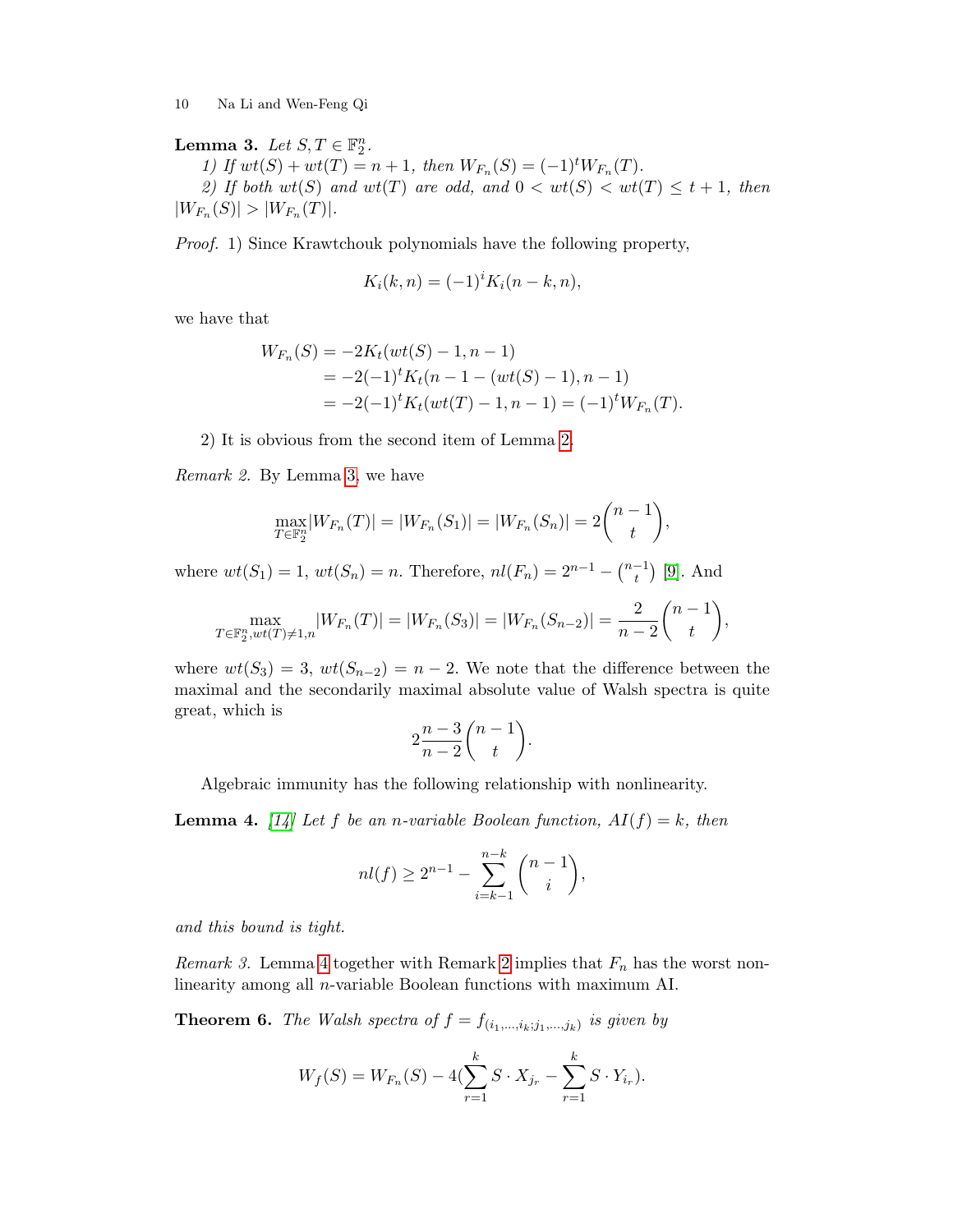Proof.

$$
W_f(S) = \sum_{r=1}^{2^{n-1}} (-1)^{f(X_r) + S \cdot X_r} + \sum_{r=1}^{2^{n-1}} (-1)^{f(Y_r) + S \cdot Y_r}
$$
  
\n
$$
= \sum_{r \in \{1, \ldots, 2^{n-1}\} \setminus \{j_1, \ldots, j_k\}} (-1)^{F_n(X_r) + S \cdot X_r} + \sum_{r=1}^k (-1)^{F_n(X_{j_r}) + 1 + S \cdot X_{j_r}} + \sum_{r \in \{1, \ldots, 2^{n-1}\} \setminus \{i_1, \ldots, i_k\}} (-1)^{F_n(Y_r) + S \cdot Y_r} + \sum_{r=1}^k (-1)^{F_n(Y_{i_r}) + 1 + S \cdot Y_{i_r}}
$$
  
\n
$$
= W_{F_n}(S) - 2(\sum_{r=1}^k (-1)^{F_n(X_{j_r}) + S \cdot X_{j_r}} + \sum_{r=1}^k (-1)^{F_n(Y_{i_r}) + S \cdot Y_{i_r}})
$$
  
\n
$$
= W_{F_n}(S) - 2(\sum_{r=1}^k (-1)^{1 + S \cdot X_{j_r}} + \sum_{r=1}^k (-1)^{S \cdot Y_{i_r}})
$$
  
\n
$$
= W_{F_n}(S) - 2(\sum_{r=1}^k (2S \cdot X_{j_r} - 1) + \sum_{r=1}^k (1 - 2S \cdot Y_{i_r}))
$$
  
\n
$$
= W_{F_n}(S) - 4(\sum_{r=1}^k S \cdot X_{j_r} - \sum_{r=1}^k S \cdot Y_{i_r}).
$$

From the above analysis in this section, some necessary conditions of Boolean functions with maximum AI and these functions which also have higher nonlinearity than that of  $F_n$  can be obtained.

Theorem 7. Let  $1 \leq k \leq 2^{n-1}$ ,  $1 \leq i_1 < \ldots < i_k \leq 2^{n-1}$ ,  $1 \leq j_1 < \ldots < j_k \leq$  $2^{n-1}$ . If one of the following conditions is satisfied, then  $AI(f_{(i_1,...,i_k;j_1,...,j_k)})$  $t+1$ .

1) There exists  $1 \le r \le n$ , such that  $x_{j_1,r} + ... + x_{j_k,r} > y_{i_1,r} + ... + y_{i_k,r}$ .  $2)$ If  $n \equiv 1 \mod 4$ ,

 $\#\{X \in \{X_{j_1}, \ldots, X_{j_k}\} | wt(X) \text{ is odd}\} > \#\{Y \in \{Y_{i_1}, \ldots, Y_{i_k}\} | wt(Y) \text{ is odd}\};$ if  $n \equiv 3 \mod 4$ ,

$$
\# \{ X \in \{X_{j_1}, \ldots, X_{j_k}\} | wt(X) \text{ is odd}\} < \# \{ Y \in \{Y_{i_1}, \ldots, Y_{i_k}\} | wt(Y) \text{ is odd}\}.
$$

*Proof.* By Theorem [6,](#page-9-2) the first condition means that  $|W_{f(i_1,\ldots,i_k;j_1,\ldots,j_k)}(S)| >$  $|W_{F_n}(S)|$  for  $S = (0, \ldots, 0)$  $\sum_{r-1}$ , 1, 0, . . . , 0). Thus, we have  $nl(f_{(i_1,...,i_k;j_1,...,j_k)}) < nl(F_n)$ 

by Remark [2](#page-9-1). Therefore, by Remark [3,](#page-9-3) we have  $AI(f_{(i_1,\ldots,i_k;j_1,\ldots,j_k)}) < t+1$ . If the second condition is satisfied, then  $|W_{f_{(i_1,...,i_k;j_1,...,j_k)}}(S)| > |W_{F_n}(S)|$  for  $S = (1, 1, \ldots, 1)$ . In the same way, the result can be proved.

<span id="page-10-0"></span>**Theorem 8.** Let  $f = f_{(i_1,...,i_k;j_1,...,j_k)}$  be an n-variable Boolean function with AI  $t + 1$ . If one of the following conditions is satisfied, then f has the worst nonlinearity among all n-variable Boolean functions with maximum AI.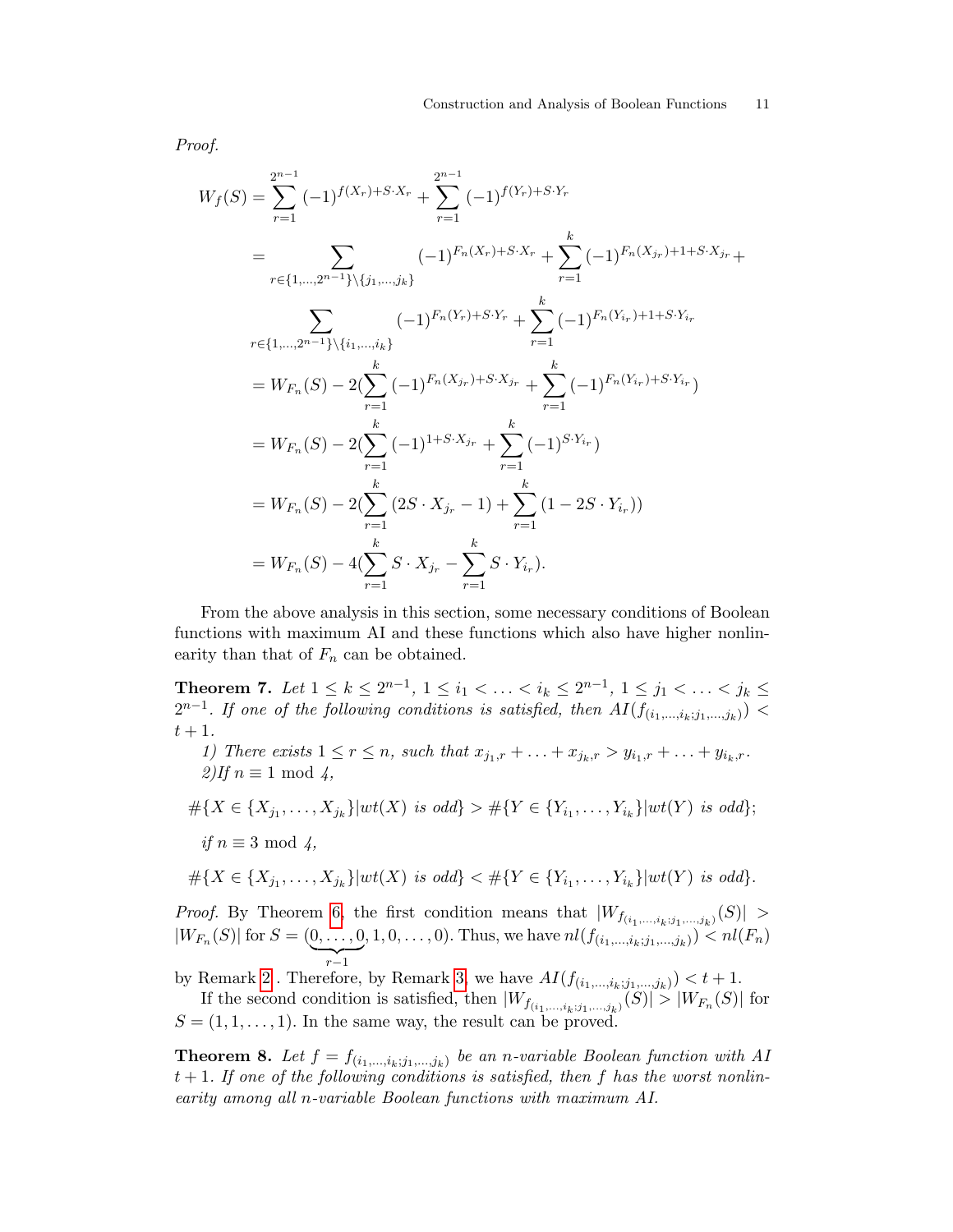1) There exists 
$$
1 \le r \le n
$$
, such that  $x_{j_1,r} + \ldots + x_{j_k,r} = y_{i_1,r} + \ldots + y_{i_k,r}$ .  
2)  $\#\{X \in \{X_{j_1}, \ldots, X_{j_k}\} | wt(X) \text{ is odd}\} = \#\{Y \in \{Y_{i_1}, \ldots, Y_{i_k}\} | wt(Y) \text{ is odd}\}.$ 

*Proof.* By Theorem [6,](#page-9-2) the first condition means that  $|W_{f_{(i_1,...,i_k;j_1,...,j_k)}}(S)| =$  $|W_{F_n}(S)|$  for  $S = (0, \ldots, 0)$  $\sum_{r-1}$  $(1, 1, 0, \ldots, 0)$ . Thus, we have  $nl(f_{(i_1, \ldots, i_k; j_1, \ldots, j_k)}) \leq nl(F_n)$ 

by Remark [2](#page-9-1). Therefore, by Remark [3,](#page-9-3) we have  $nl(f_{(i_1,...,i_k;j_1,...,j_k)}) = nl(F_n)$ , and the result is proved.

If the second condition is satisfied, then  $|W_{f_{(i_1,...,i_k;j_1,...,j_k)}}(S)| = |W_{F_n}(S)|$  for  $S = (1, 1, \ldots, 1)$ . In the same way, the result can be proved.

Corollary 3. For any  $1 \leq i, j \leq 2^{n-1}$ , if  $AI(f_{(i;j)}) = t+1$  then  $f_{(i;j)}$  has the worst nonlinearity among all n-variable Boolean functions with maximum AI.

*Proof.* From Theorem [8,](#page-10-0) it is sufficient to consider the case of  $i = 2^{n-1}$ ,  $j = 1$ , i.e.  $X = (0, 0, \ldots, 0), Y = (1, 1, \ldots, 1).$  In this case, from the first item of Corollary [1](#page-5-3) we have  $AI(f_{(i;j)}) < t+1$  which contradicts the assumption.

<span id="page-11-0"></span>Theorem 9. If  $1 \leq k \leq \frac{n-3}{4(n-3)}$  $\frac{n-3}{4(n-2)}\binom{n-1}{t}$  $\binom{-1}{t}$ , then  $nl(f_{(i_1,\ldots,i_k;j_1,\ldots,j_k)})$  is given by

$$
2^{n-1} - {n-1 \choose t} + 2\min\{\min_{1 \le s \le n} (\sum_{r=1}^k y_{i_r,s} - \sum_{r=1}^k x_{j_r,s}), (-1)^t (N_1 - N_2)\},\
$$

where

$$
N_1 = #\{Y \in \{Y_{i_1}, \dots, Y_{i_k}\} | wt(Y) \text{ is odd }\},
$$
  

$$
N_2 = #\{X \in \{X_{j_1}, \dots, X_{j_k}\} | wt(X) \text{ is odd }\}.
$$

*Proof.* Denote  $f_{(i_1,...,i_k;j_1,...,j_k;j)}$  by f. From Theorem [6](#page-9-2) we have,

$$
|W_{F_n}(S)| - 4k \le |W_f(S)| \le |W_{F_n}(S)| + 4k.
$$

Let  $S, T \in \mathbb{F}_2^n$ , and  $wt(S) = 1$  or  $n, wt(T) \notin \{1, n\}$ . If  $1 \leq k \leq \frac{n-3}{4(n-2)}$  $\frac{n-3}{4(n-2)}\binom{n-1}{t}$  $\binom{-1}{t}$ , then by Remark [2,](#page-9-1)

$$
|W_f(S)| \ge |W_{F_n}(S)| - 4k \ge |W_{F_n}(T)| + 4k \ge |W_f(T)|.
$$

Therefore, we have  $\max_{T \in \mathbb{F}_2^n} |W_f(T)| = \max_{wt(S)=1,n} |W_f(S)|$ .

Case 1.  $wt(S) = 1$  and  $S = (0, ..., 0)$  $\overline{\smash{)}\limits_{s-1}}$  $, 1, 0, \ldots, 0$ . By Theorem [6](#page-9-2) we have

$$
|W_f(S)| = 2\binom{n-1}{t} - 4\left(\sum_{r=1}^k y_{i_r,s} - \sum_{r=1}^k x_{j_r,s}\right).
$$

Case 2.  $wt(S) = n$ . By Theorem [6](#page-9-2) we have

$$
|W_f(S)| = 2\binom{n-1}{t} - 4((-1)^t(N_1 - N_2)).
$$

Hence the result follows from  $nl(f) = 2^{n-1} - \frac{1}{2} \max_{S \in \mathbb{F}_2^n} |W_f(S)|$ .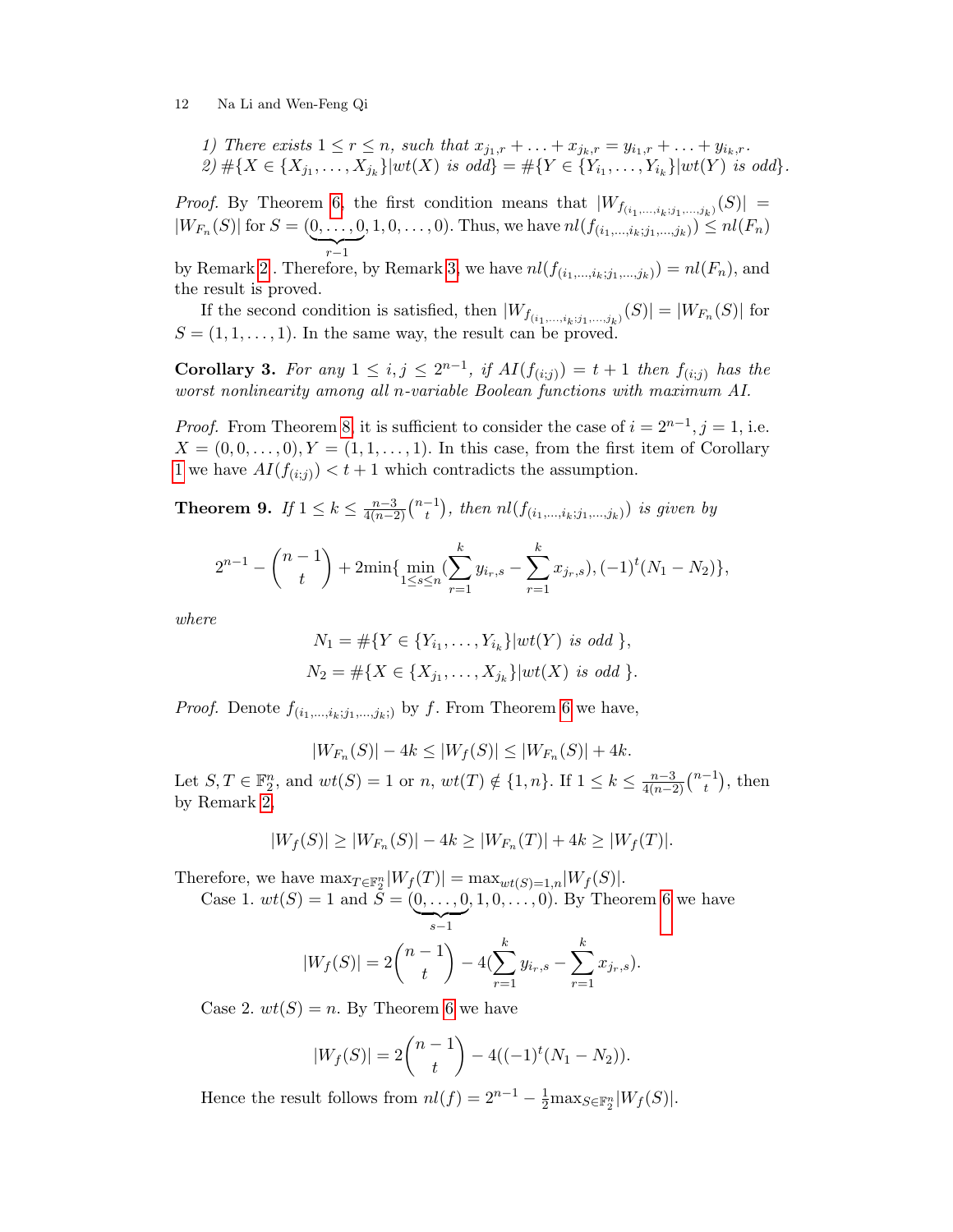Now, we modify Construction 1 to construct *n*-variable Boolean functions with maximum AI and possibly having higher nonlinearity.

**Construction 2** Step1: Select randomly an integer  $1 \leq k \leq 2^{n-2}$  and k integers  $1 \leq i_1 < \ldots < i_k \leq 2^{n-1}$ , which satisfy

i)  $\min_{1 \leq s \leq n} \sum_{r=1}^{k}$  $\sum_{r=1} y_{i_r,s}$  is as large as possible;

ii) if  $n \equiv 1 \mod 4$ ,  $\#\{Y \in \{Y_{i_1}, \ldots, Y_{i_k}\} | wt(Y) \text{ is odd }\}$  is as large as possible; if  $n \equiv 3 \mod 4$ ,  $\#\{Y \in \{Y_{i_1}, \ldots, Y_{i_k}\} | wt(Y) \text{ is even }\}$  is as large as possible.

Step2: Find out k integers  $1 \leq j_1 < \ldots < j_k \leq 2^{n-1}$ , which satisfies

i) the  $j_1$ th, ...,  $j_k$ th column vectors of  $W_{(i_1,...,i_k)}$  are linearly independent; ii)  $a = \min_{1 \leq s \leq n} (\sum_{r=1}^{k}$  $\sum_{r=1}^{k} y_{i_r,s} - \sum_{r=1}^{k}$  $\sum_{r=1} x_{j_r,s}$ ) is as large as possible;

iii) if  $n \equiv 1 \mod 4$ 

$$
b = \#\{Y \in \{Y_{i_1}, \ldots, Y_{i_k}\} | wt(Y) \text{ is odd } \} - \#\{X \in \{X_{j_1}, \ldots, X_{j_k}\} | wt(X) \text{ is odd } \}
$$

is as large as possible; if  $n \equiv 3 \mod 4$ ,

$$
c = \# \{ X \in \{X_{j_1}, \ldots, X_{j_k}\} | wt(X) \text{ is odd } \} - \# \{ Y \in \{Y_{i_1}, \ldots, Y_{i_k}\} | wt(Y) \text{ is odd } \}
$$

is as large as possible.

Then, the Boolean function  $f_{(i_1,...,i_k;j_1,...,j_k)}$  defined by [\(1\)](#page-3-1) has AI  $t+1$  and has possibly a higher nonlinearity.

Remark 4. From Theorem [9,](#page-11-0) the function obtained by Construction 2 will has a higher nonlinearity than that of  $F_n$  if  $1 \leq k \leq \frac{n-3}{4(n-2)}$  $\frac{n-3}{4(n-2)}\binom{n-1}{t}$  $\binom{-1}{t}$  and  $a > 0, b > 0$  (if  $n \equiv 1 \mod 4$  or  $c > 0$  (if  $n \equiv 3 \mod 4$ ), and it possibly has a nonlinearity equal to that of  $F_n$  if  $k > \frac{n-3}{4(n-2)}$ .

Further, the following theorem provides a class of  $n$ -variable Boolean functions with maximum AI which also have higher nonlinearity than that of  $F_n$ .

**Theorem 10.** Let  $n \equiv 3 \mod 4$ ,  $1 \le k \le \min\{n, \frac{n-3}{4(n-2)}\binom{n-1}{t}$  $\{t_i^{-1}\}, Y_{i_1}, \ldots, Y_{i_k}$  belong to  $0_{F_n}$  and their Hamming weights are  $w_1, \ldots, w_k$ , respectively. If

1) t L−1  $r=0$  $\binom{w_i-1}{r} = 1, i = 1, \ldots, k;$  and 2)  $w_1, \ldots, w_k$  are not all odd; and 3) there exist  $1 \leq j_1 < \ldots < j_k \leq n$ , such that the j<sub>1</sub>th, ..., j<sub>k</sub>th columns of the matrix  $\sqrt{ }$  $\mathcal{L}$  $Y_{i_1}$ . . .  $Y_{i_k}$  $\setminus$  are linearly independent; and 4) for any  $s \notin \{j_1, \ldots, j_k\}, y_{i_1,s} + \ldots + y_{i_k,s} \ge 1$ ; and for any  $s \in \{j_1, \ldots, j_k\},$  $y_{i_1,s} + \ldots + y_{i_k,s} \geq 2.$ then,  $AI(f_{(i_1,...,i_k;i_1+1,...,i_k+1)}) = t+1$  and  $nl(f_{(i_1,...,i_k;i_1+1,...,i_k+1)}) \geq nl(F_n)+2$ .

*Example 5.* The Boolean function defined in Example [4](#page-7-0) has AI 4. And  $nl(f)$  =  $nl(F_n) + 2.$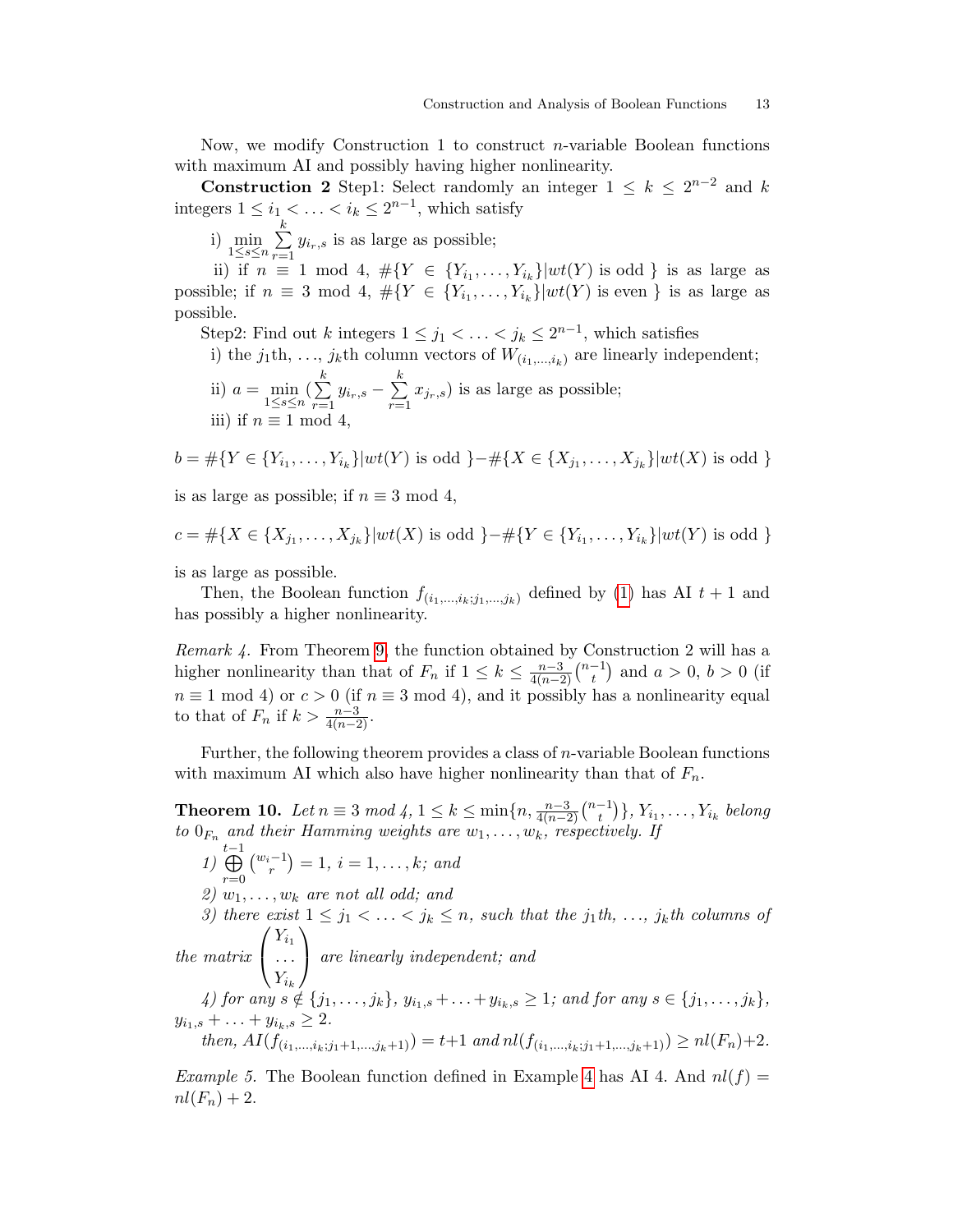Finally, we obtain the following sufficient and necessary condition of Boolean functions with maximum AI which are also resilient functions.

**Theorem 11.** Let  $f = f_{(i_1,...,i_k;j_1,...,j_k)}$  be an n-variable Boolean function. Then, f is 1-resilient function if and only if

$$
\sum_{r=1}^{k} y_{i_r,s} - \sum_{r=1}^{k} x_{j_r,s} = \frac{1}{2} \binom{n-1}{t},
$$

for  $s = 1, \ldots, n$ .

**Corollary 4.** Let  $f = f_{(i_1,...,i_k;j_1,...,j_k)}$  be an n-variable Boolean function. Then, f is 1-resilient function and has  $AI t + 1$  if and only if

$$
\sum_{r=1}^{k} y_{i_r,s} - \sum_{r=1}^{k} x_{j_r,s} = \frac{1}{2} \binom{n-1}{t},
$$

for  $s = 1, \ldots, n$ , and  $W_{(i_1,\ldots,i_k;j_1,\ldots,j_k)}$  is invertible.

# 6 Conclusion

Possessing a high algebraic immunity is a necessary condition for Boolean functions used in stream ciphers against algebraic attacks. In this paper, some classes of  $(2t + 1)$ -variable Boolean functions with maximum AI are obtained. Further, some necessary conditions of this kind of functions which also have higher nonlinearity are presented and thus a modified construction method is proposed to obtain such functions. Finally, a sufficient and necessary condition of  $(2t + 1)$ variable Boolean functions with maximum AI which are also 1-resilient is presented. However, it is still open that what is the highest nonlinearity of Boolean functions with maximum AI and how to construct Boolean functions which have maximum AI and the highest nonlinearity.

#### References

- <span id="page-13-0"></span>1. F. Armknecht. Improving fast algebraic attacks. In FSE 2004, volume 3017 of Lecture Notes in Computer Science, pages 65-82. Springer-Verlag, 2004.
- <span id="page-13-1"></span>2. F. Armknecht and M. Krause. Algebraic attacks on combiners with memory. In Advances in Cryptology –CRYPTO 2003, volume 2729 of Lecture Notes in Computer Science, pages 162-175. Springer-Verlag, 2003.
- <span id="page-13-4"></span>3. A. Braeken and B. Preneel. On the algebraic immunity of symmetric Boolean functions. In INDOCRYPT 2005, volume 3797 of Lecture Notes in Computer Science, pages 35-48. Springer-Verlag, 2005.
- <span id="page-13-5"></span>4. C. Carlet. A method of construction of balanced functions with optimum algebraic immunity. Available at http://eprint.iacr.org/2006/149.
- <span id="page-13-2"></span>5. N. Courtois. Fast algebraic attacks on stream ciphers with linear feedback. In Advances in Cryptology –CRYPTO 2003, volume 2729 of Lecture Notes in Computer Science, pages 176-194. Springer-Verlag, 2003.
- <span id="page-13-3"></span>6. N. Courtois and W. Meier. Algebraic attacks on stream ciphers with linear feedback. In Advances in Cryptology – EUROCRYPT 2003, volume 2656 of Lecture Notes in Computer Science, pages 345-359. Springer-Verlag, 2003.